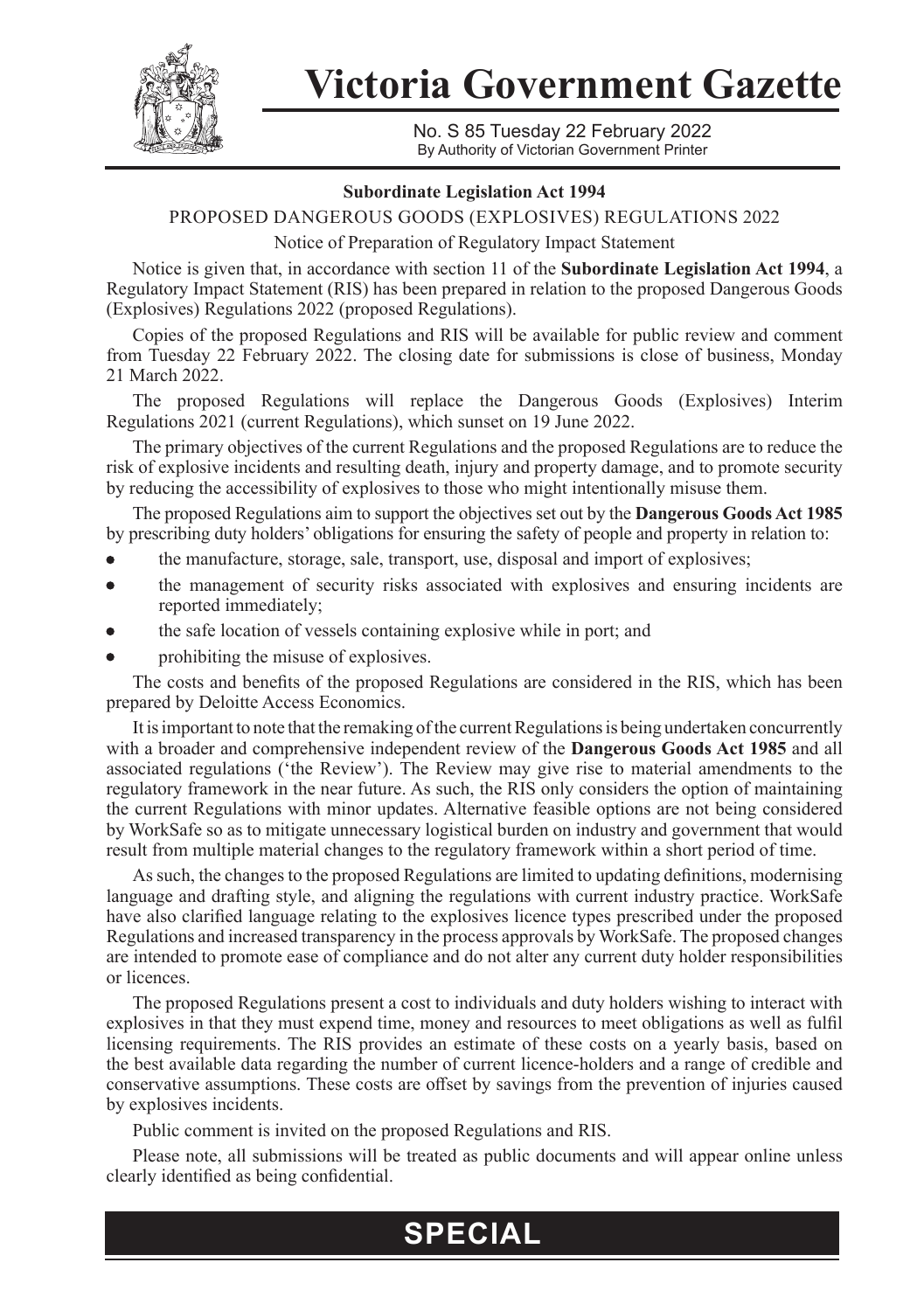Comments should be received by WorkSafe by no later than the close of business on Monday 21 March 2022. Submissions may be lodged electronically using an online form, by email or via post.

Electronic copies of the proposed Regulations and RIS can be obtained from the Victorian Government's engage website: [engage.vic.gov.au/dangerous-goods-explosives-regulations-2022](https://engage.vic.gov.au/dangerous-goods-explosives-regulations-2022), from the WorkSafe Advisory Service on 1800 136 089 (toll-free) or via email: legislation@ worksafe.vic.gov.au

> INGRID STITT MP Minister for Workplace Safety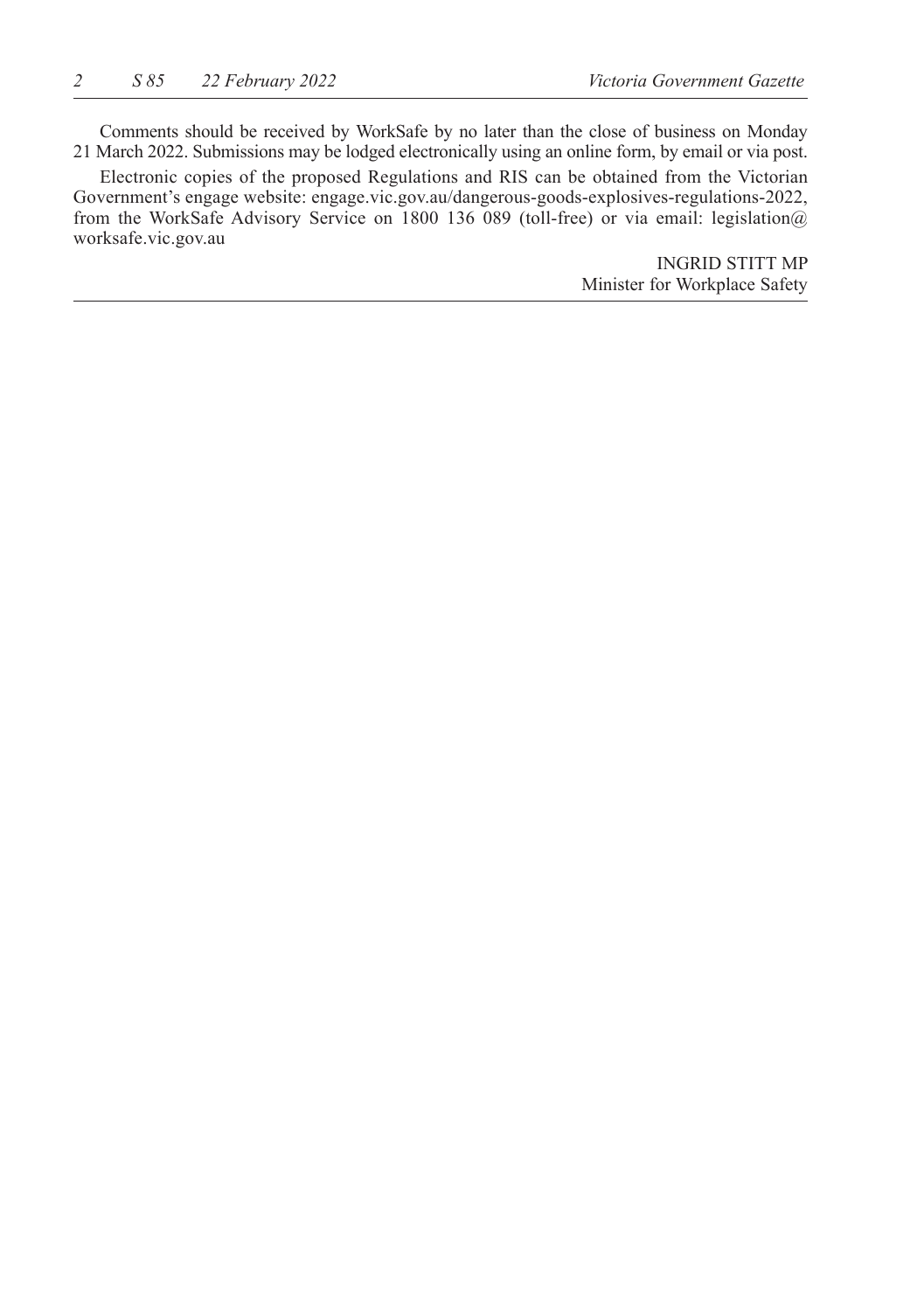This page was left blank intentionally